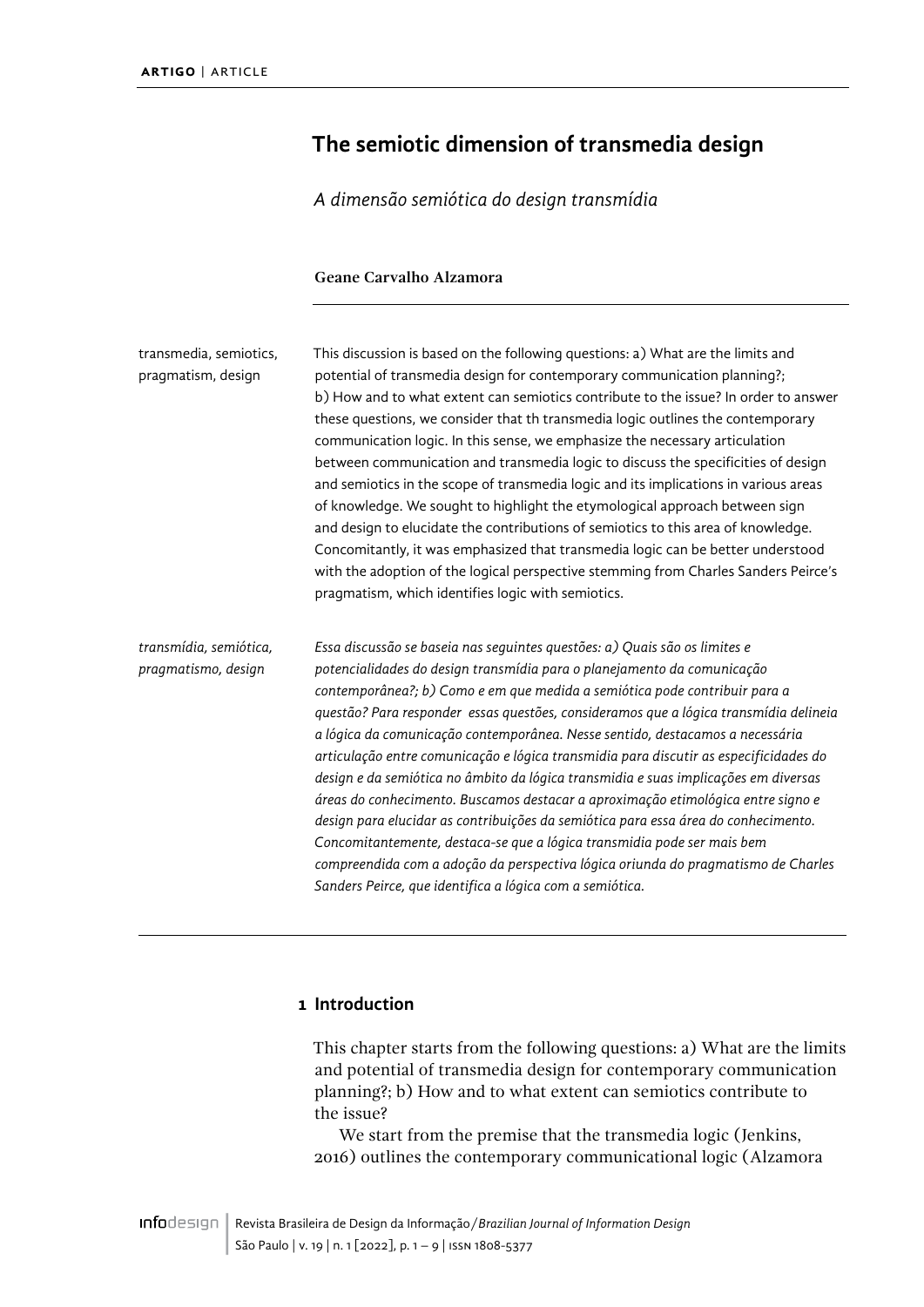<span id="page-1-0"></span>**1** The conception is originally presented by Marsha Kinder (1991) as transmedia intertextuality. & Gambarato, 2014; Gambarato et al. 2019). Therefore, we emphasize the necessary articulation between communication and transmedia logic to discuss the specificities of design and semiotics in the scope of transmedia logic and its implications in various areas of knowledge.

Jenkins (2016) adopted the name transmedia logic to designate the intended interaction between consumers, producers and texts in relation to the purpose of transmedia planning<sup>[1](#page-1-0)</sup>. According to Jenkins (2016), transmedia logic is based on the seven principles of transmedia narrative, proposed by him in 2009 and revised by him in 2010, within the scope of what he called transmedia education: potential for sharing/ depth; continuity/multiplicity; immersion/extraction; construction of universes; seriality; subjectivity; performance. "These principles can be understood as semiotic modes of acting in a transmedia way in the digital environment" (Alzamora & Andrade, 2019, p. 117).

According to Jenkins (2017), transmedia logic is emphasized in its adjective dimension, which is applied to various communicative situations, such as entertainment, journalism, education and design. The adjective transmedia circumscribes how multiplatform distribution and citizen participation, driven by algorithms, affect the online/offline expansion of content in contemporary times.

But, although Jenkins (2016, 2017) underlined the logical perspective of the adjective transmedia, he did not explain what he meant by logic. We consider transmedia logic based on the logical perspective of Peircean semiotics, normative science that investigates language and its signification processes. This perspective gives relevance to the aspects of signification that derive from transmedia design and its implications in contemporary communication planning.

For Charles Sanders Peirce (1939–1914), logic, or semiotics, is based on ethics, normative science that investigates the course of action, and ethics is based on aesthetics, normative science that turns to what is admirable in itself. The three normative sciences logically regulate the course of action towards an aesthetic ideal that is admirable in itself (Peirce, 1998). For this reason, it is important to consider the ethical aspects of transmedia design, related to the creative circulation/expansion of transmedia dynamics in online/ offline connections, as well as the aesthetic aspects, that is, what mobilizes attention and outlines social engagement.

### **2 Design, semiotics and communication**

The relationship between design, semiotics and communication can be traced from the very etymology of the word design. According to Flusser (2007), the word design is of Latin origin and contains the term *signum*, which refers to sign and drawing. This reference underlines the semiotic dimension of design and its communicational capacity, since every communicational process is, first of all, a process of signification.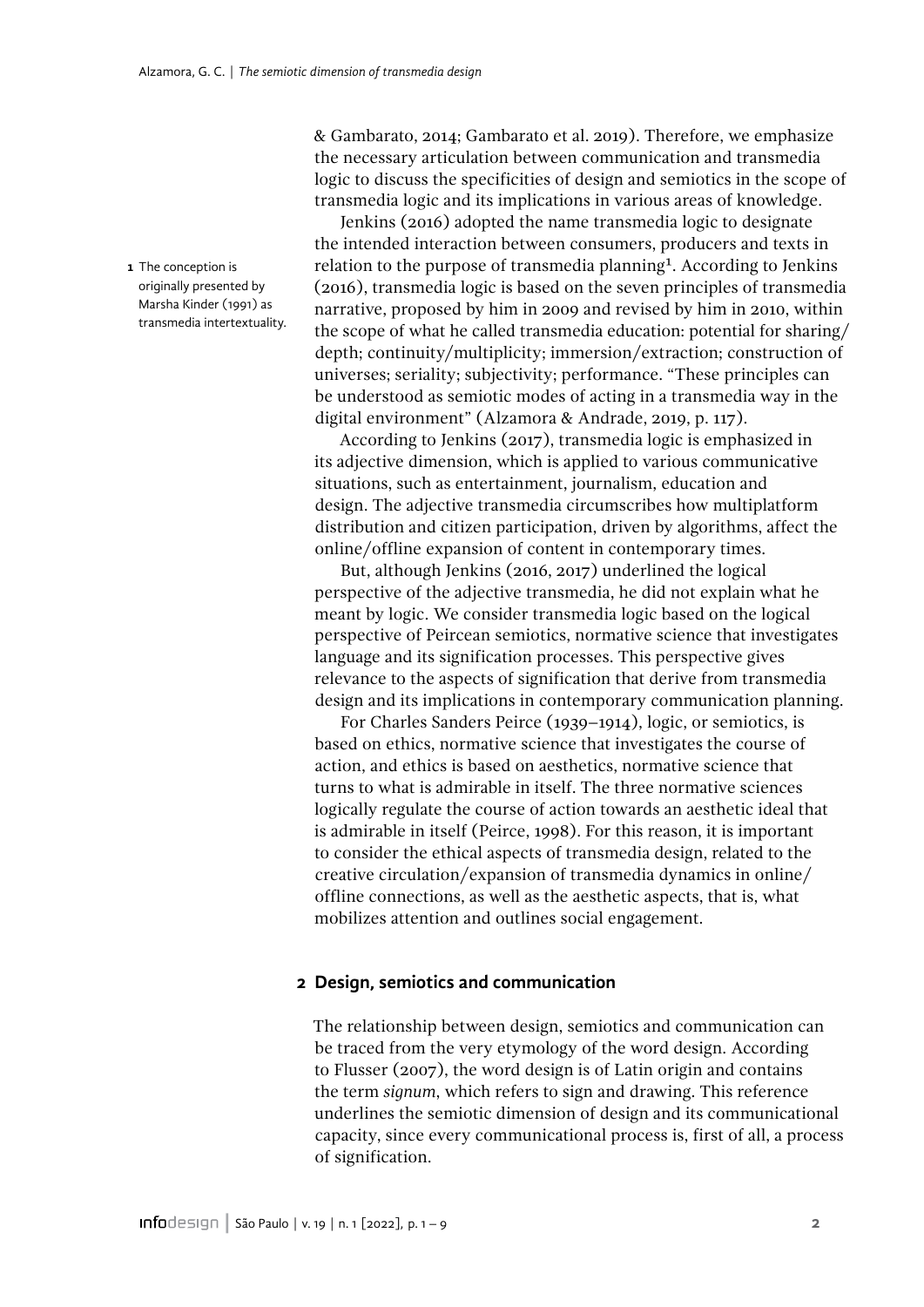Flusser (2017) also points out that the word design operates as a noun and as a verb. In its noun perspective, it refers to purpose, plan, intention and form. In his verbal perspective, it refers to planning, configuring, proceeding strategically, plotting something, simulating. Such perspectives are related to the sign dimension of design, whose capacity for representation has positive and negative connotations. "The word design occurs in a context of cunning and fraud. The designer is, therefore, a mischievous conspirator who is dedicated to setting traps" (Flusser, 2007, p. 182).

Ashwin (1984) reviews semiotics, the science of signs, as a possible intellectual groundwork for developing a theory of drawing. According to him, drawing as a system of signs has important cultural origins that are reflected in etymology. He stresses that the german *Zeichen*, meaning sign, gives us the verb to draw; the Italian *segno* (sign), *disegno* (drawing, design); and English *drawing* takes its form from the action of pulling, "which is characteristic of so much drawing activity, but a similar etymological link can be seen in the words sign and design" (Ashwin, 1984, p. 43).

From the explicit etymological relationship between sign and design, as presented by Flusser (2007) and Aushwin (1984), derives the understanding that design has a purpose not only to generate meaning, but also communication, since communication presupposes meaning, intention and shape. According to Salgado, Alzamora and Ziller (2019) the etymology of the term communication refers to making it common, sharing the same action, linking. Sharing presupposes bond, and bond presupposes common meanings, mastery of semiotics.

Santaella and Nöth (2005) state that semiotics, the science that investigates all types of signs and the processes of signification, has a close relationship with communication. The authors emphasize the interdisciplinary and transdisciplinary<sup>2</sup> perspectives of communication and semiotics, as well as the constant expansion of fields derived from this relationship. The field of design can be understood as a modality of its own knowledge that expands the fields of semiotics and communication at the same time that it is expanded by both, given the interdisciplinary and transdisciplinary characteristics related to their common etymological roots.

The communicational purpose of design presupposes the sharing of meanings and bonds. The contemporary logic of communication, on the other hand, presupposes the growing formation of online/ offline links, favored by the multiplatform distribution of content and social participation. In this communicational dynamic, here called transmedia, the sharing of meanings grows as social participation grows and is recurrently driven by algorithms.

Thinking about the logic of transmedia communication in this light requires understanding how information expands through the integrated action of producers and consumers in digital connections. We consider that the Peircean model of semiosis can serve as a theoretical-methodological parameter for transmedia dynamics

<span id="page-2-0"></span>**2** The suffix trans, which both specifies the scientific nature of communication, semiotics and design, as well as the media perspective of transmedia logic, refers to possibilities for generating new and distinct content from pre-existing formats and genres. On the subject see Gambarato, Alzamora, Tárcia (2020).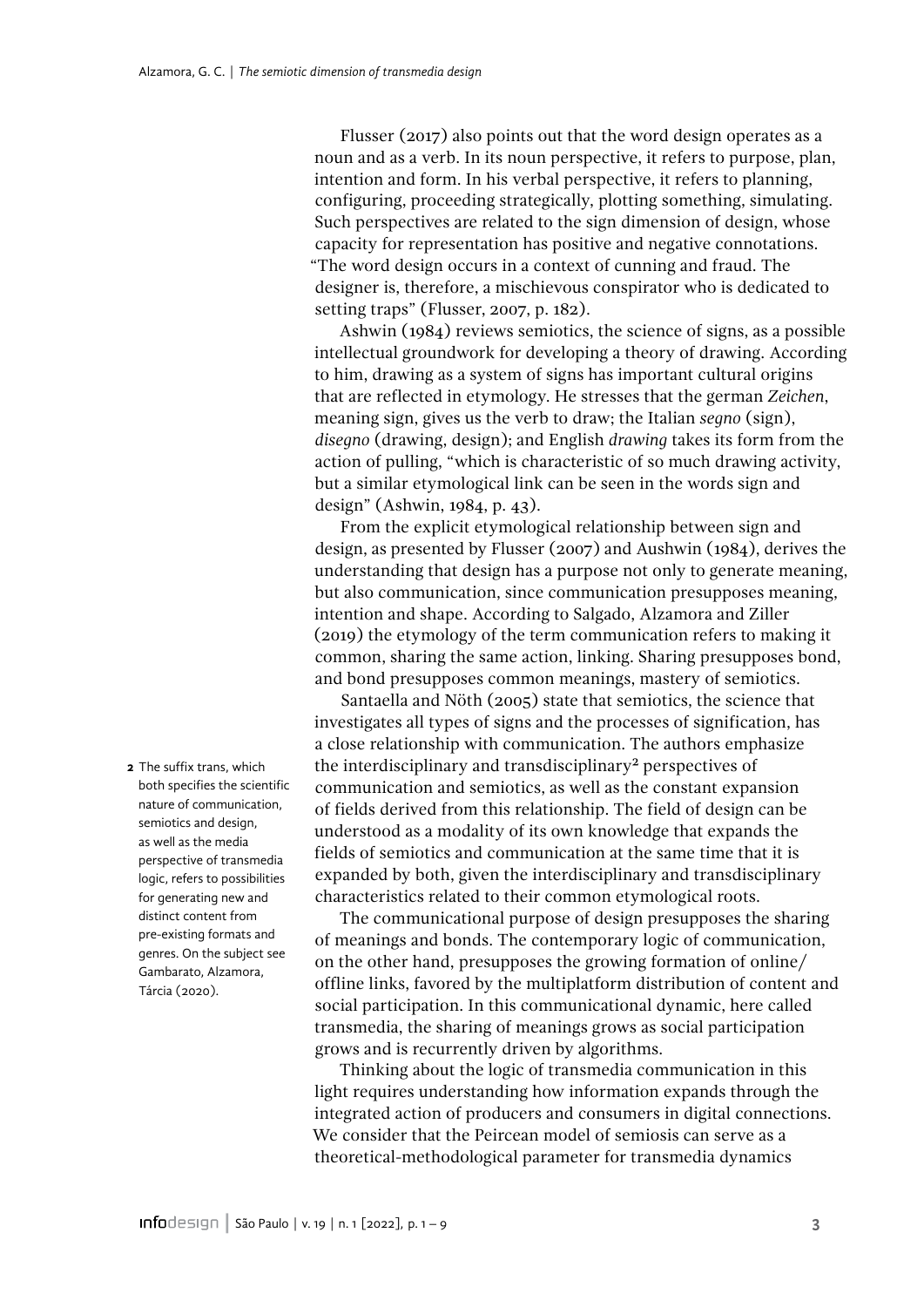<span id="page-3-0"></span>**3** Peirce is considered the precursor of pragmatism, a philosophical movement that investigates the relationship between thought and action. The movement emerged in the early 1870s, in Cambridge (USA), from a small group of philosophy scholars, including Charles Sanders Peirce and William James.

(Alzamora & Gambarato, 2014) because the sign-object-interpretant relationship that constitutes it provides clues for understanding how transmedia dynamics expands meanings through habits that it involves, and how those habits tend to be improved as they generate more communicative activity. Thus, we understand semiosis as a pragmatic<sup>[3](#page-3-0)</sup> process of uninterrupted production of meanings because it involves habits of action in continuous logical improvement (Alzamora, 2018).

The semiosis model defines constant relationships between sign, object and interpretant. In this approach, sign is a triadic entity that is established as a reference to the object that determines the sign (representamen) in aiming at producing an effect, its interpretant, which has the nature of another sign (Alzamora & Andrade, 2019).

Santaella (2001) proposes that Peircean semiotics should also be understood as a theory of communication. She takes the semiosis model, based on the sign, object and interpretant triad, as an abstract communication model relating respectively to: sign/message, object/emitter and interpretant/receiver. According to her, this correspondence unfolds in a triadic theory of objectification (sign/ object), signification (sign/sign) and interpretation (sign/interpretant).

This proposition is useful to describe the communication logic associated with transmedia design because it allows us to identify how a design project (sign/signification) can be understood from the point of view of its reference (object/objectification) and its communicational purpose (interpretant / interpretation). The communicational process of the design thus involves objectification, meaning and interpretation, and these aspects are increasingly in tune with the transmedia perspective of contemporary communication.

## **3 Transmedia design**

The transmedia approach enhances specificities of design in the contemporary context of transmedia communication, being characterized by constituting a field of studies still little explored by researchers and professionals in the field. The configuration of this incipient field of studies, notably interdisciplinary and transdisciplinary, is particularly useful for enhancing purposes of multiplatform communication planning and the production of meaning in online-offline connections, although the transmedia design approach is useful in various areas of knowledge.

Take, for example, the case of design thinking, here understood as a modality of design studies. For Ribeiro (2020), the methodological procedures proposed by design thinking – inspiration, ideation and implementation – correspond to the Peircean abduction, deduction, and induction types of reasoning, which are necessary for the development of hypotheses and for the validation of solutions. He clarifies that the three stages of design thinking, or the way in which designers deal with complex scenarios to create solutions,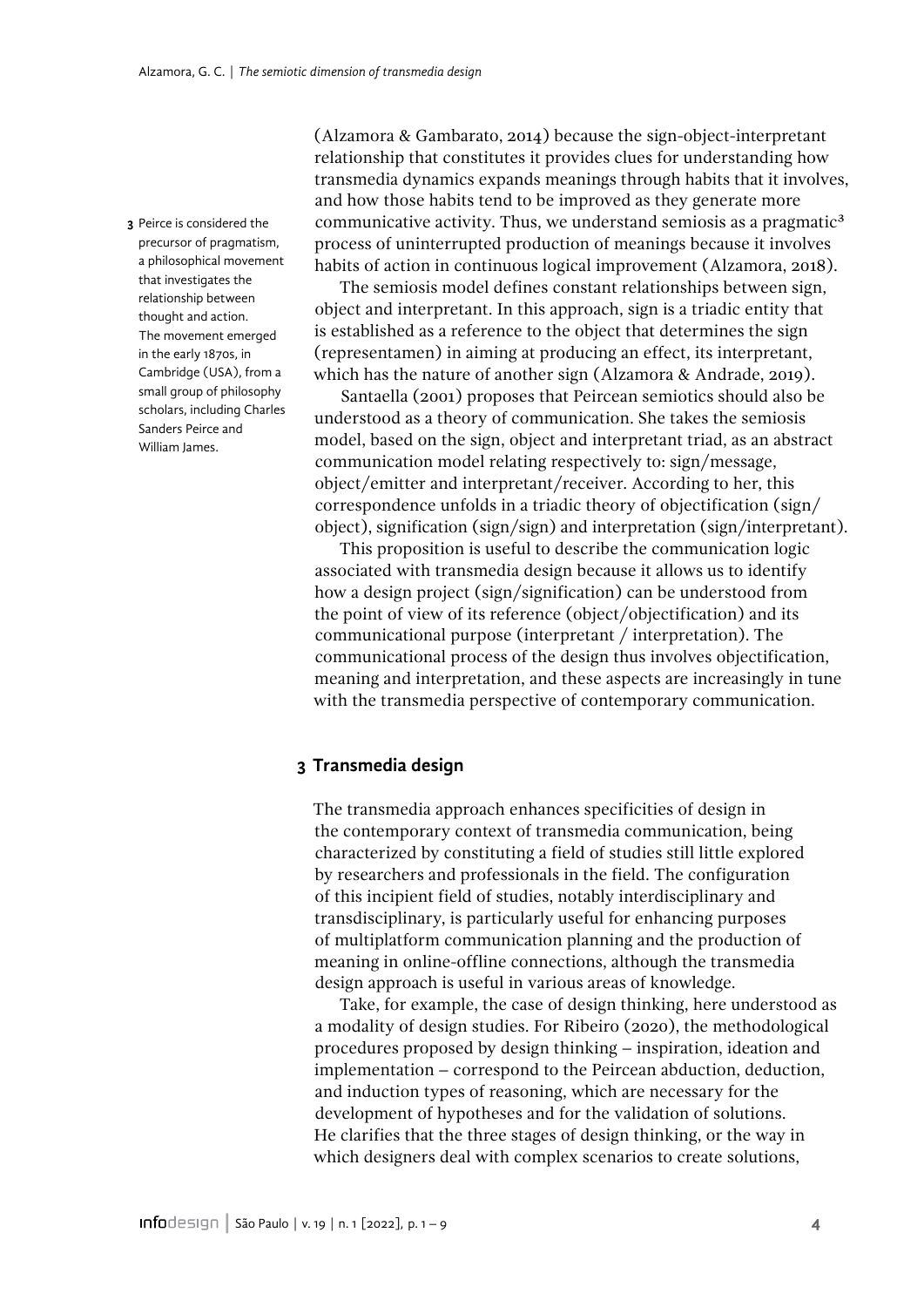contemplate the necessary steps so that an investigator can not only elaborate plausible hypotheses (abduction), but also put them to the test (induction) and apply them in broader contexts (deduction).

According to Gambarato (2019), the design thinking process generally integrates phases, such as: apprehension, preparation, incubation, illumination, verification and communication. In her view, the design approach to transmedia projects implies the design thinking process behind the ideation, building, and execution of transmedia stories. "This vast domain has yet to be further explored by scholars, researchers, and practitioners alike" (Gambarato, 2019, p. 401). She stresses that a transmedia design project is a kind of analytical and synthetical model that contributes to a qualitative understanding of the design process of complex projects that unfold across multiple media platforms.

In Moloney's (2018) view, design thinking can help journalists bring the care they put into the creation of traditional single stories into the planning of a complex project constructed of many interconnected parts. He stresses that transmedia logic vary by media industry and by the researchers. In the same way, he considers that describing the concept of design thinking defies essentialist description as its characters and use changes between academics and industry, and between analysts and designers. "Despite the lack of codification, the common elements among these many views on design thinking are a valuable entry point to transmedia journalism project design" (Moloney, 2018, p. 84).

The social reach of the transmedia design approach is as wide as it is varied. Based on research carried out from online search engines on how the transmedia design approach is defined in the international scientific literature, Senz and Pereira (2016) identify different connotations in different contexts of applications. In general, according to them, the approach refers to design or project practices and processes inserted in the transmedia context.

Here, we underline the contributions of the transmedia design approach, which includes design thinking for the field of communication, especially for communicational planning in transmedia logic. Given the interdisciplinary and transdisciplinary nature of communication and semiotics, the applications of the transmedia design approach in communicational planning are also wide and varied. We present below some possibilities of application, emphasizing the relevance of the contribution of other researchers in the field to expand the empirical-conceptual and theoreticalmethodological perspectives of the transmedia design approach.

### **4 Transmedia communicational planning**

Communication planning based on the transmedia design approach takes into account the specificities of transmediality, communication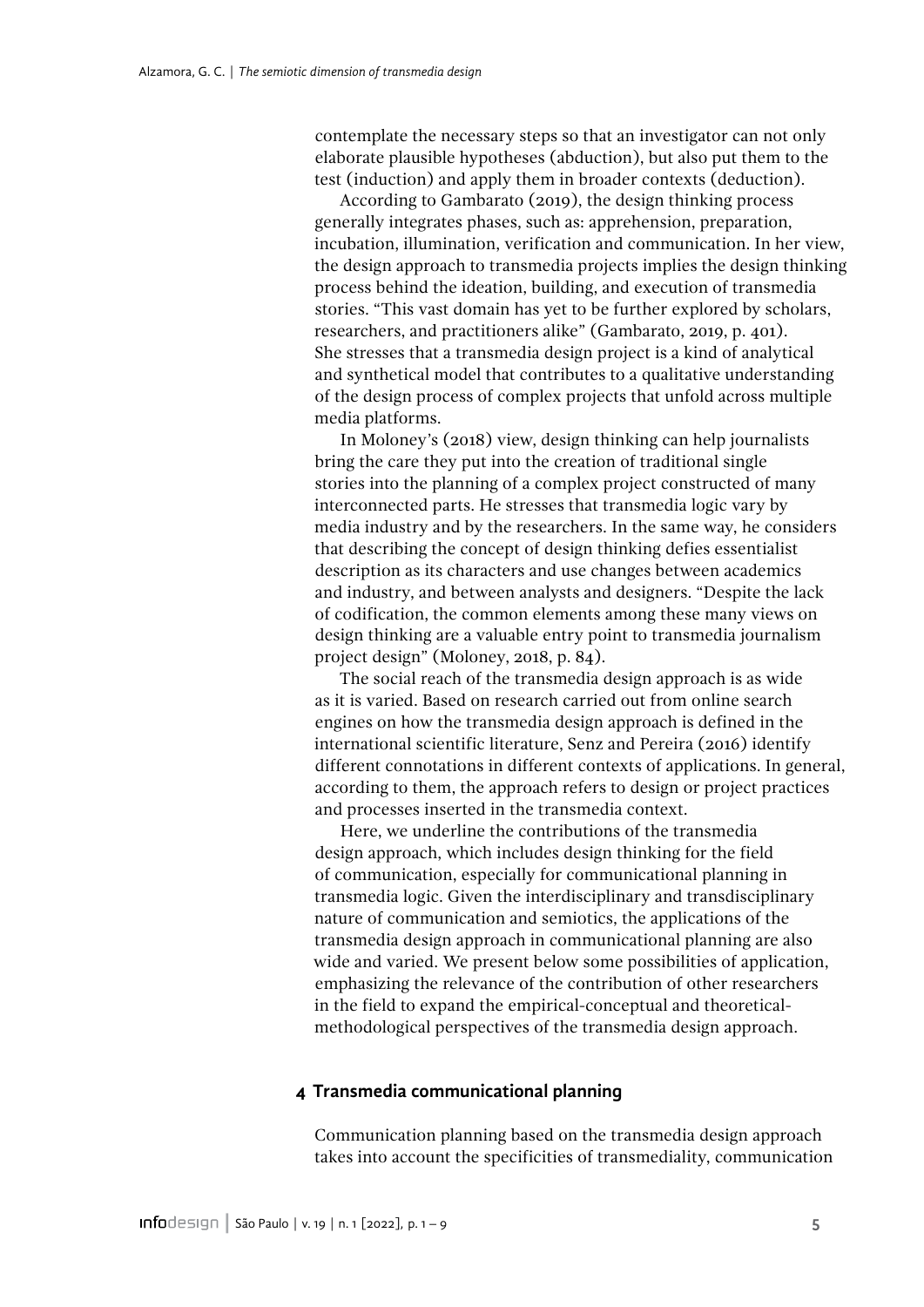and design. Considering the emphasis given here on the processes of design signification and transmedia logic, we argue that transmedia communication planning seeks, above all, to direct the production of meanings that emanates from the multiplatform distribution of content and social participation in online/offline connections. In line with the pragmatic perspective of semiotic logic, we understand that such direction of meanings, or the course of action, must be logically oriented towards an aesthetic purpose.

Gambarato (2013) proposes a transmedia design project model based on 10 original topics, which can be applied in different contexts: 1) premise and purpose; 2) narrative; 3) worldbuilding; 4) characters; 5) extensions; 6) media platforms and genres; 7) audience and Market; 8) engagement; 9) structure; 10) aesthetics. These 10 aspects of transmedia design projects "address essential features of the design process behind transmedia projects and contribute to support the analytic needs of transmedia designers and the applied research in the interest of the media industry" (Gambarato, 2013, p. 81).

Based on transmedia design project model, Gambarato and Tarcia (2017) propose transmedia design model to journalism. Gambarato; Alzamora; Tárcia (2016, 2018) and Gambarato, Alzamora, Tárcia, Jurno (2017) develop their own approach to analyze communication strategies planned to the global media events: World Cup 2014 and 2018; Winter Olympics 2014 and Summer Olympics 2016. This model was subsequently improved (Gambarato et al., 2020) to establish five main topics: 1) story; 2) premise; 3) extensions; 4) audience; and 5) structure. They consider practical questions regarding news storytelling, media platforms, and audience engagement in each case analyzed. "News coverage of planned events can vary in all dimensions, including the size of the news company involved, the technological apparatus, the number and variety of professionals, and the strategies behind it" (Gambarato et al., 2020, p. 125).

Gambarato, Alzamora, and Tárcia (2020) also analyzed their own communication strategies in transmedia education based on this transmedia design project model. The transmedia educommunication project was developed for low-income communities, such as East Timor, Mozambique and Brazil<sup>[4](#page-5-0)</sup>, use multitude of platforms, especially analogical, to promote an active instance in the classroom. "This variety of tools shapes the social agenda and reaches stakeholders through incentives to participate. Cultural behavior shapes the creative use of media platforms and change in behavior is achieved through social engagement" (Gambarato et al., 2020, p. 143). The methodology covers five complementary steps: (1) diagnosis, (2) planning, (3) product development, (4) execution of planned actions, and (5) evaluation of the results achieved.

In the proposed methodology, Peircean-inspired, the object is related to the cultural reality established in public schools of Portuguese-speaking countries. The elements identified in the diagnosis phase (object) are represented in created products (sign)

<span id="page-5-0"></span>**4** See about in: https://www. educacaotransmidia.com/. Accessed on: 24 April 2021.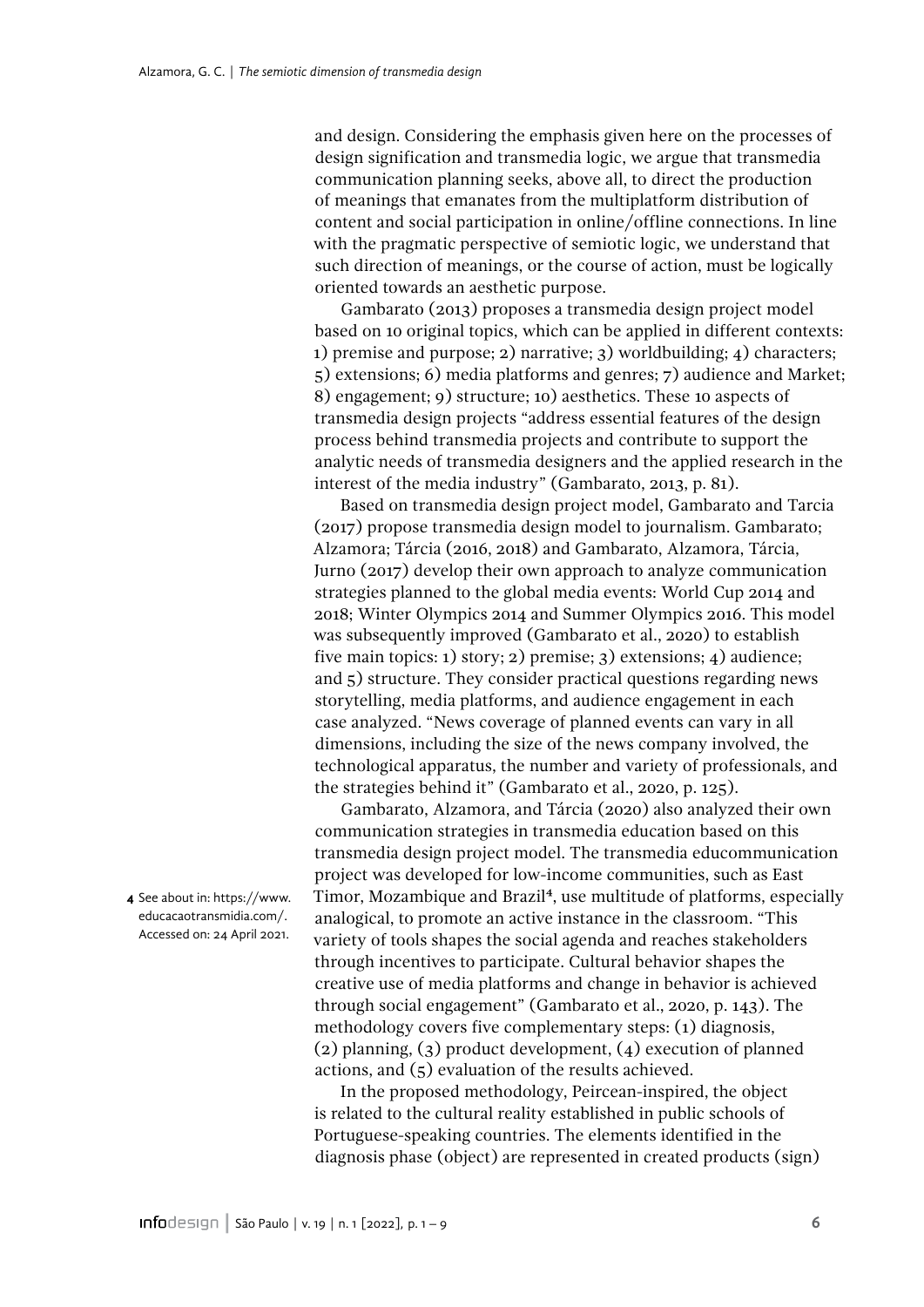in order to produce engagement and creative expansion in each local experience (interpretant). The logical improvement of each didactic experiment is carried out collectively, according to the aesthetic ideal identified in each community. This is, in our opinion, the perspective of transmedia design applied to educommunication projects.

## **5 Final considerations**

The limits and potentialities of the transmedia design approach for contemporary communication planning were pointed out here from a literature review and discussion of analysis and planning procedures adopted in previous research contexts. The results show that, even though this is still an incipient field of study, there are relevant contributions in the area that justify considering the relevance of the transmedia design approach for various areas of knowledge in contemporary times.

We sought to highlight the etymological approach between sign and design to elucidate the contributions of semiotics to this area of knowledge. Concomitantly, it was emphasized that transmedia logic can be better understood with the adoption of the logical perspective stemming from Charles Sanders Peirce's pragmatism, which identifies logic with semiotics.

It is argued that transmedia logic, which outlines contemporary communication processes, is useful to elucidate the communicational purposes of the transmedia design approach. This understanding not only underlines the pertinence of the relationship established between design, semiotics and communication in varied contexts of application, but also highlights the need for other researchers to present their theoretical-methodological and empirical-conceptual contributions to this incipient field of investigation.

### **Acknowledgement**

Geane Carvalho Alzamora is CNPq Research Productivity Scholarship (Process: 311474/2019-5) and FAPEMIG Researcher (PPM-00562-18).

## **References**

- Alzamora, G. C. (2018). A semiotic approach to transmedia storytelling. In M. Freeman & R. R. Gambarato. (Eds.), *The Routledge companion to transmedia studies* (pp. 435–462). New York: Routledge.
- Alzamora, G. C., & Gambarato, R. R. (2014). Peircean semiotics and transmedia dynamics: Communicational potentiality of the model of semiosis. *Ocula*, *15*,  $1 - 15$ .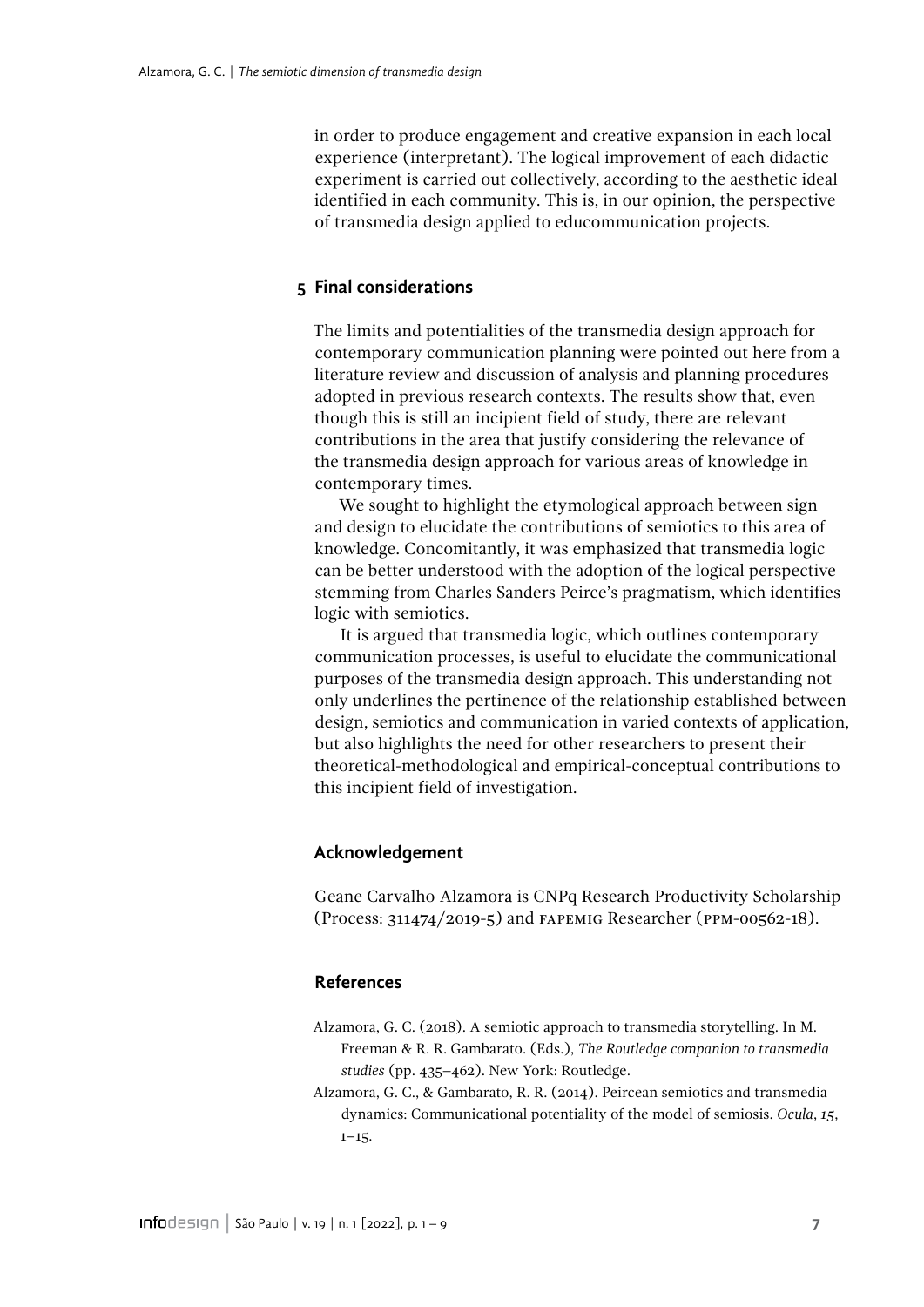- Alzamora, G. C., & Andrade, L. (2019). The transmedia dynamics of fake news by the pragmatic conception of truth. *Matrizes*, *13*(1), 109–131. [https://doi.](https://doi.org/10.11606/issn.1982-8160.v13i1p109-131) [org/10.11606/issn.1982-8160.v13i1p109-131](https://doi.org/10.11606/issn.1982-8160.v13i1p109-131)
- Ashwin, C. (1984). Drawing, design and semiotics. *Design Issues*, *1*(2), 42–52. [https://doi.org/10.2307/1511498](https://doi.org/10.2307/1511498 )
- Flusser, V. (2007). *O mundo codificado: por uma filosofia do design e da comunicação*. São Paulo: Cosac Naify.
- Gambarato, R. R., Alzamora, G. C., & Tárcia, L. P. T. (2020). *Theory, development, and strategy in transmedia storytelling*. London & New York: Routledge.
- Gambarato, R. R., Alzamora, G. C., & Tárcia, L. P. T. (2018). 2016 Rio Summer Olympics and the transmedia journalism of planned events. In R. R. Gambarato, & G. C. Alzamora (Eds.), *Exploring transmedia journalism in the digital age* (pp. 126–146). Hershey: IGI Global. [https://doi.org/10.4018/978-1-](https://doi.org/10.4018/978-1-5225-3781-6.ch008) [5225-3781-6.ch008](https://doi.org/10.4018/978-1-5225-3781-6.ch008).
- Gambarato, R. R., Alzamora, G. C., Tárcia, L. P. T., & Jurno, A, C. (2017). 2014 FIFA World Cup on the Brazilian Globo Network: A transmedia dynamics? *Global Media and Communication*, *13*(3), 283–301. [https://doi.](https://doi.org/10.1177/1742766517734256) [org/10.1177/1742766517734256](https://doi.org/10.1177/1742766517734256).
- Gambarato, R. R., & Tárcia, L. P. T. (2017). Transmedia strategies in journalism: an analytical modelfor the news coverage of planned events. *Journalism Studies*, *18*(11), 1381–1399. <https://doi.org/10.1080/1461670X.2015.1127769>
- Gambarato, R. R., Alzamora, G. C., & Tárcia, L. P. T. (2016). Russian news coverage of the 2014 Sochi Winter Olympic Games: A transmedia analysis. *International Journal of Communication*, *10*, 1446–1469.
- Gambarato, R. R. (2013). Transmedia Project design: theoretical and analytical considerations. *Baltic Screen Media Review*, *1*, 80–100. [https://doi.org/10.1515/](https://doi.org/10.1515/bsmr-2015-0006) [bsmr-2015-0006](https://doi.org/10.1515/bsmr-2015-0006)
- Jenkins, H. (2017). Transmedia logics and locations. In B. W. L. Derhy Kurtz, & M. Bourdaa (Eds.), *The rise of transtexts: Challenges and opportunities* (pp. 220– 240). New York: Routledge.
- Jenkins, H. (2016). Youth voice, media, and political engagement. Introducing the core concepts. In H. Jenkins, S. Shresthova, L. Gamber-Thompson, N. Kliglervilenchik, & A. Zimmerman (Eds.), *By any media necessary: The new youth activism* (pp. 1–60). New York: New York University Press.
- Jenkins, H. (2010, June 21). Transmedia education: The 7 princples revisited. *Henry Jenkins*. [http://henryjenkins.org/2010/06/transmedia\\_education\\_](http://henryjenkins.org/2010/06/transmedia_education_the_7_pri.html) [the\\_7\\_pri.html](http://henryjenkins.org/2010/06/transmedia_education_the_7_pri.html)
- Jenkins, H. (2009, December 12). Revenge of the origami unicorn: The remaining four principles of transmedia storytelling. *Henry Jenkins*. [http://henryjenkins.](http://henryjenkins.org/blog/2009/12/revenge_of_the_origami_unicorn.html) [org/blog/2009/12/revenge\\_of\\_the\\_origami\\_unicorn.html](http://henryjenkins.org/blog/2009/12/revenge_of_the_origami_unicorn.html)
- Kinder, M. (1991). *Playing with power in movies, television, and video games: From Muppet babies to Teenage Mutant Ninja Turtles*. Berkeley, CA: University of California Press.
- Monloney, K. (2018). Designing transmedia journalism projects. In R. R. Gambarato, & G. C. Alzamora (Eds.), *Exploring transmedia journalism in the digital age* (pp. 83–103). Hershey: IGI Global.
- Peirce Edition Project. (Ed.). (1998). The essential Peirce: Selected philosophical writings (1893–1913) (Vols. 1-2). Bloomington, IN: Indiana University Press.